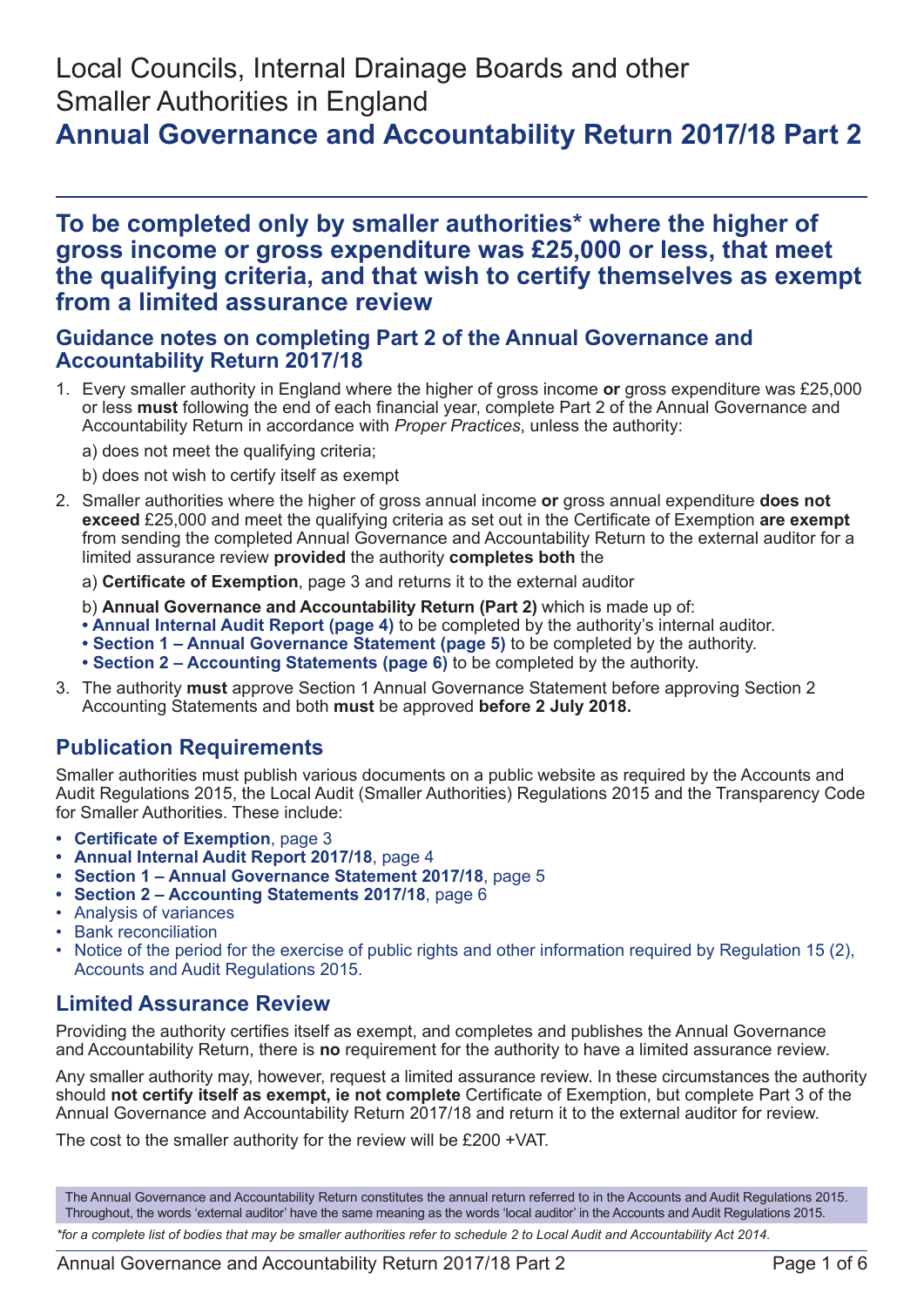## **Guidance notes on completing Part 2 of the Annual Governance and Accountability Return 2017/18, Sections 1 and 2**

- Where an authority is exempt from the requirement for a limited assurance review, it need not submit its Annual Governance and Accountability Return to the external auditor. However, as part of a more proportionate regime, the authority **must** comply with the requirements of the Transparency Code for Smaller Authorities.
- The authority **must** comply with Proper Practices in completing this Annual Governance and Accountability Return and the Certificate of Exemption. Proper Practices are found in the *Practitioners' Guide*\* which is updated from time to time and contains everything needed to prepare successfully for the financial year-end.
- The authority **should** receive and note the annual internal audit report prior to approving the annual governance statement and before approving the accounts.
- Make sure that the Annual Governance and Accountability Return is complete (i.e. no empty highlighted boxes), and is properly signed and dated. Avoid making amendments to the completed annual return. Any amendments must be approved by the authority and properly initialled.
- Use the checklist provided below to review the Annual Governance and Accountability Return for completeness at the meeting at which it is signed off.
- You **should** inform your external auditor about any change of Clerk, Responsible Financial Officer or Chairman, and provide relevant email addresses and telephone numbers.
- It is recommended that the authority has numerical and narrative explanations for significant variances in the accounting statements on **page 4**, should a question be raised by a local elector. There is guidance provided in the *Practitioners' Guide*\* that may assist.
- Make sure that the accounting statements add up and the balance carried forward from the previous year (Box 7 of 2017) equals the balance brought forward in the current year (Box 1 of 2018).
- The Responsible Financial Officer (RFO), on behalf of the authority, **must** set the commencement date for the exercise of public rights. From the commencement date for a single period of 30 consecutive working days, the accounts and accounting records can be inspected. Whatever period the RFO sets **must** include a common inspection period – during which the accounts and accounting records of all smaller authorities must be available for public inspection – of the first ten working days of July.
- The authority **must** publish the information required by Regulation 15 (2), Accounts and Audit Regulations 2015, including the period for the exercise of public rights and the name and address of the external auditor.

| <b>Completion checklist – 'No' answers mean you may not have met requirements</b> |                                                                                                                                                                  |                            |  |
|-----------------------------------------------------------------------------------|------------------------------------------------------------------------------------------------------------------------------------------------------------------|----------------------------|--|
| All sections                                                                      | Have all highlighted boxes have been completed?                                                                                                                  | ✔                          |  |
|                                                                                   | Have the dates set for the period for the exercise of public rights been published?                                                                              | $\boldsymbol{\mathcal{U}}$ |  |
| Internal Audit Report                                                             | Have all highlighted boxes have been completed by the internal auditor and<br>explanations provided?                                                             | V                          |  |
| Section 1                                                                         | For any statement to which the response is 'no', is an explanation available should<br>a question be raised by a local elector and/or an interested party?       | ✔                          |  |
| Section 2                                                                         | Has the authority's approval of the accounting statements been confirmed by the<br>signature of the Chairman of the approval meeting?                            | ✓                          |  |
|                                                                                   | Is an explanation of significant variations from last year to this year available,<br>should a question be raised by a local elector and/or an interested party? |                            |  |
|                                                                                   | Is an explanation of any difference between Box 7 and Box 8 available, should<br>a question be raised by a local elector and/or an interested party?             |                            |  |
| Sections 1 and 2                                                                  | Trust funds – have all disclosures been made if the authority is a sole<br>managing trustee?                                                                     |                            |  |

\*More guidance on completing this annual return is available in *Governance and Accountability for Smaller Authorities in England – a Practitioners' Guide to Proper Practices*, which can be downloaded from **www.nalc.gov.uk** or from **www.slcc.co.uk** or from **www.ada.org.uk**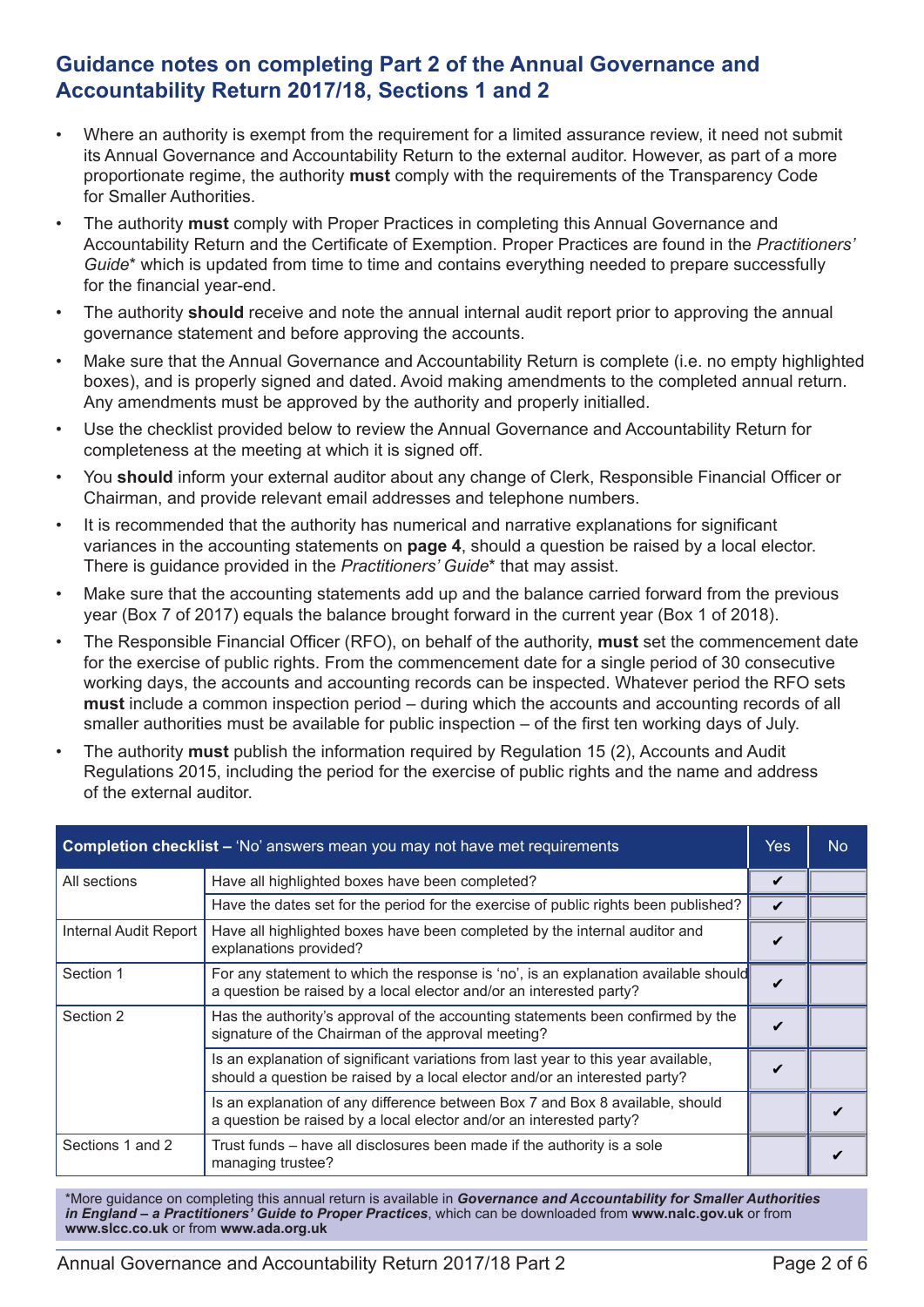## **Certificate of Exemption**

To be completed only by smaller authorities where the higher of gross income or gross expenditure did not exceed £25,000 in the year of account ended 31 March 2018, and that wish to certify themselves as exempt from a limited assurance review under Section 9 of the Local Audit (Smaller Authorities) Regulations 2015

There is no requirement to have a limited assurance review or to submit an Annual Governance and Accountability Return to the external auditor, **provided** that the authority has certified itself as exempt at a meeting of the authority after 31 March 2018 and a completed Certificate of Exemption is submitted notifying the external auditor.

#### BUTLERS MARSTON PARISH CUNCIL

certifies that during the financial year 2017/18, the higher of the authority's gross income for the year **or** gross annual expenditure, for the year did not exceed **£25,000**

Annual gross income for the authority 2017/18: **ENTER AMOUNT £00,000** £2,643

Annual gross expenditure for the authority 2017/18:

There are certain circumstances in which an authority will be **unable to certify itself as exempt,** so that a limited assurance review will still be required. If an authority **is unable to confirm the statements below then it cannot certify itself as exempt** and it **must** submit the completed Annual Governance and Accountability Return Part 3 to the external auditor to undertake a limited assurance review for which a fee of £200 +VAT will be payable.

**ENTER AMOUNT £00,000** £1,040

By signing this **Certificate of Exemption** you are confirming that:

- The authority has been in existence since before 1st April 2014
- In relation to the preceding financial year (2016/17), the external auditor **has not:**
	- issued a public interest report in respect of the authority or any entity connected with it
	- made a statutory recommendation to the authority, relating to the authority or any entity connected with it
	- issued an advisory notice under paragraph 1(1) of Schedule 8 to the Audit and Accountability Act 2014 ("the Act"), and has not withdrawn the notice
	- commenced judicial review proceedings under section 31(1) of the Act
	- made an application under section 28(1) of the Act for a declaration that an item of account is unlawful, and the application has not been withdrawn nor has the court refused to make the declaration
- The court has not declared an item of account unlawful after a person made an appeal under section 28(3) of the Act.

If you are able to confirm that the above statements apply and that the authority neither received gross income, nor incurred gross expenditure, exceeding £25,000, then the Certificate of Exemption can be signed and submitted to the external auditor.

The Annual Internal Audit Report, Annual Governance Statement, Annual Accounting Statements, an analysis of variances and the bank reconciliation plus the information required by Regulation 15 (2), Accounts and Audit Regulations 2015 including the period for the exercise of public rights still need to be fully completed and, along with a copy of this certificate, published on a public website\* before 2 July 2018. **By signing this certificate you are also confirming that this will be done.**

| Signed by the Responsible Financial Officer                | Date                      |                         |  |  |
|------------------------------------------------------------|---------------------------|-------------------------|--|--|
|                                                            | <b>SIGNATURE REQUIRED</b> | 28/06/2018              |  |  |
| Signed by Chairman                                         |                           | Date                    |  |  |
|                                                            | <b>SIGNATURE REQUIRED</b> | 28/06/2018              |  |  |
| Email                                                      |                           | Telephone number        |  |  |
| leaper.sandd@btinternet.comDRESS REQUIRED                  |                           | <b>TELEPHONE NUMBER</b> |  |  |
| *Published web address (not applicable to Parish Meetings) |                           |                         |  |  |
| www.butlersmarstonvillage.co.uk BSITE ADDRESS              |                           |                         |  |  |

**This Certificate of Exemption should be returned as soon as possible after certification to your external auditor.**

Annual Governance and Accountability Return 2017/18 Part 2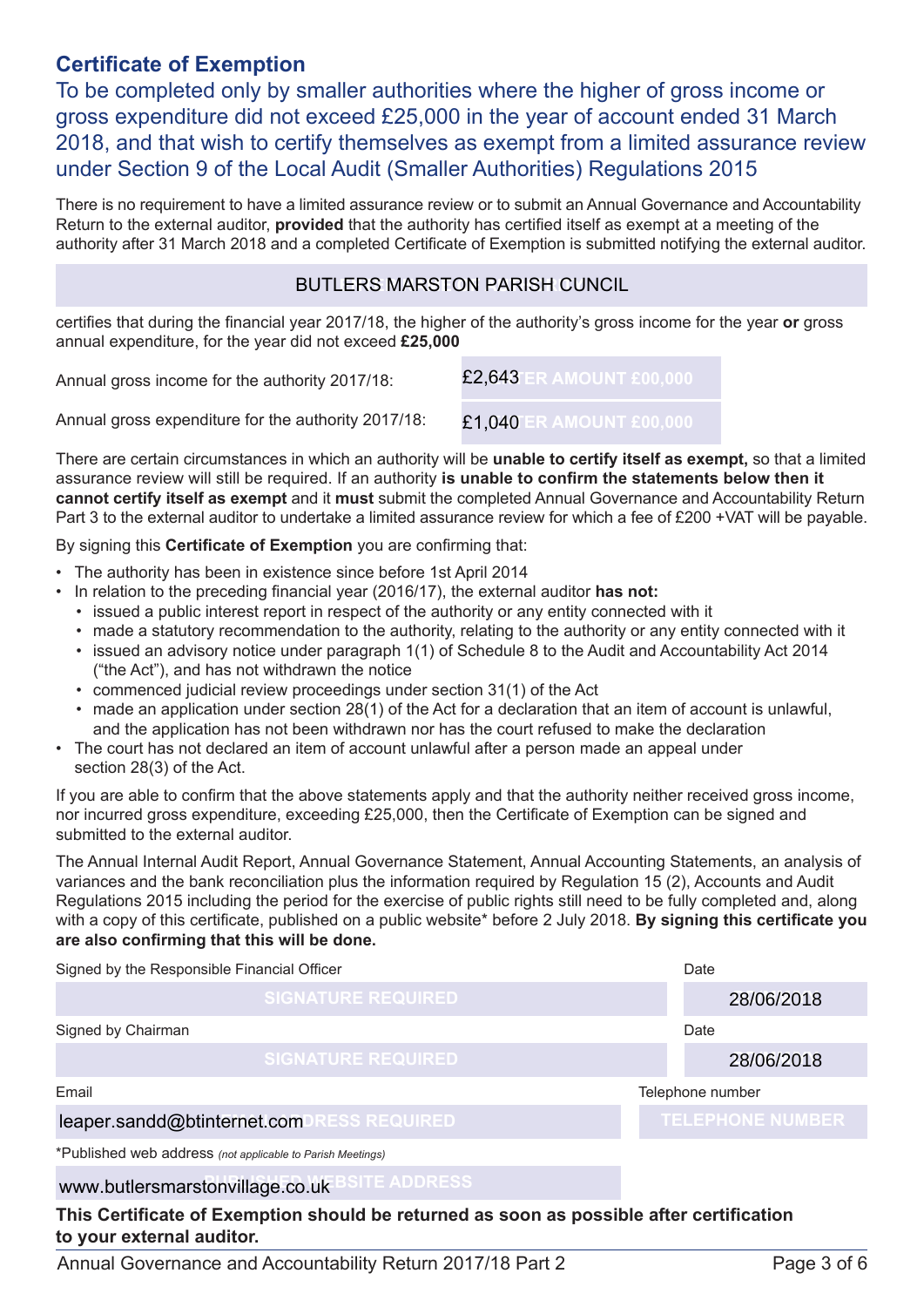#### BUTLERS MARSTON PARISH CUNCIL

This authority's internal auditor, acting independently and on the basis of an assessment of risk, carried out a selective assessment of compliance with relevant procedures and controls to be in operation **during** the financial year ended 31 March 2018.

The internal audit for 2017/18 has been carried out in accordance with this authority's needs and planned coverage. On the basis of the findings in the areas examined, the internal audit conclusions are summarised in this table. Set out below are the objectives of internal control and alongside are the internal audit conclusions on whether, in all significant respects, the control objectives were being achieved throughout the financial year to a standard adequate to meet the needs of this authority.

| Internal control objective                                                                                                                                                                                                                                                                                            |                    | Agreed? Please choose<br>one of the following |                         |  |
|-----------------------------------------------------------------------------------------------------------------------------------------------------------------------------------------------------------------------------------------------------------------------------------------------------------------------|--------------------|-----------------------------------------------|-------------------------|--|
|                                                                                                                                                                                                                                                                                                                       | <b>Yes</b>         | $No*$                                         | <b>Not</b><br>covered** |  |
| A. Appropriate accounting records have been properly kept throughout the financial year.                                                                                                                                                                                                                              | V                  |                                               |                         |  |
| <b>B.</b> This authority complied with its financial regulations, payments were supported by invoices, all<br>expenditure was approved and VAT was appropriately accounted for.                                                                                                                                       | V                  |                                               |                         |  |
| C. This authority assessed the significant risks to achieving its objectives and reviewed the adequacy<br>of arrangements to manage these.                                                                                                                                                                            | $\boldsymbol{\nu}$ |                                               |                         |  |
| D. The precept or rates requirement resulted from an adequate budgetary process; progress against<br>the budget was regularly monitored; and reserves were appropriate.                                                                                                                                               |                    |                                               |                         |  |
| E. Expected income was fully received, based on correct prices, properly recorded and promptly<br>banked; and VAT was appropriately accounted for.                                                                                                                                                                    | V                  |                                               |                         |  |
| F. Petty cash payments were properly supported by receipts, all petty cash expenditure was<br>approved and VAT appropriately accounted for.                                                                                                                                                                           |                    |                                               |                         |  |
| G. Salaries to employees and allowances to members were paid in accordance with this authority's<br>approvals, and PAYE and NI requirements were properly applied.                                                                                                                                                    |                    |                                               |                         |  |
| H. Asset and investments registers were complete and accurate and properly maintained.                                                                                                                                                                                                                                |                    |                                               |                         |  |
| I. Periodic and year-end bank account reconciliations were properly carried out.                                                                                                                                                                                                                                      |                    |                                               |                         |  |
| J. Accounting statements prepared during the year were prepared on the correct accounting basis<br>(receipts and payments or income and expenditure), agreed to the cash book, supported by an<br>adequate audit trail from underlying records and where appropriate debtors and creditors were<br>properly recorded. |                    |                                               |                         |  |

| K. (For local councils only)                                                            |  | No. | Not<br>$ $ applicable |
|-----------------------------------------------------------------------------------------|--|-----|-----------------------|
| Trust funds (including charitable) – The council met its responsibilities as a trustee. |  |     |                       |

For any other risk areas identified by this authority adequate controls existed (list any other risk areas on separate sheets if needed).

Date(s) internal audit undertaken Name of person who carried out the internal audit

## **Katrina V Briggs B.A. A.C.A.<sup>C</sup> INTERNAL AUDITOR**

Signature of person who carried out the internal audit

15/06/2018

Date

\*If the response is 'no' please state the implications and action being taken to address any weakness in control identified (add separate sheets if needed).

\*\*Note: If the response is 'not covered' please state when the most recent internal audit work was done in this area and when it is next planned, or, if coverage is not required, the annual internal audit report must explain why not (add separate sheets if needed).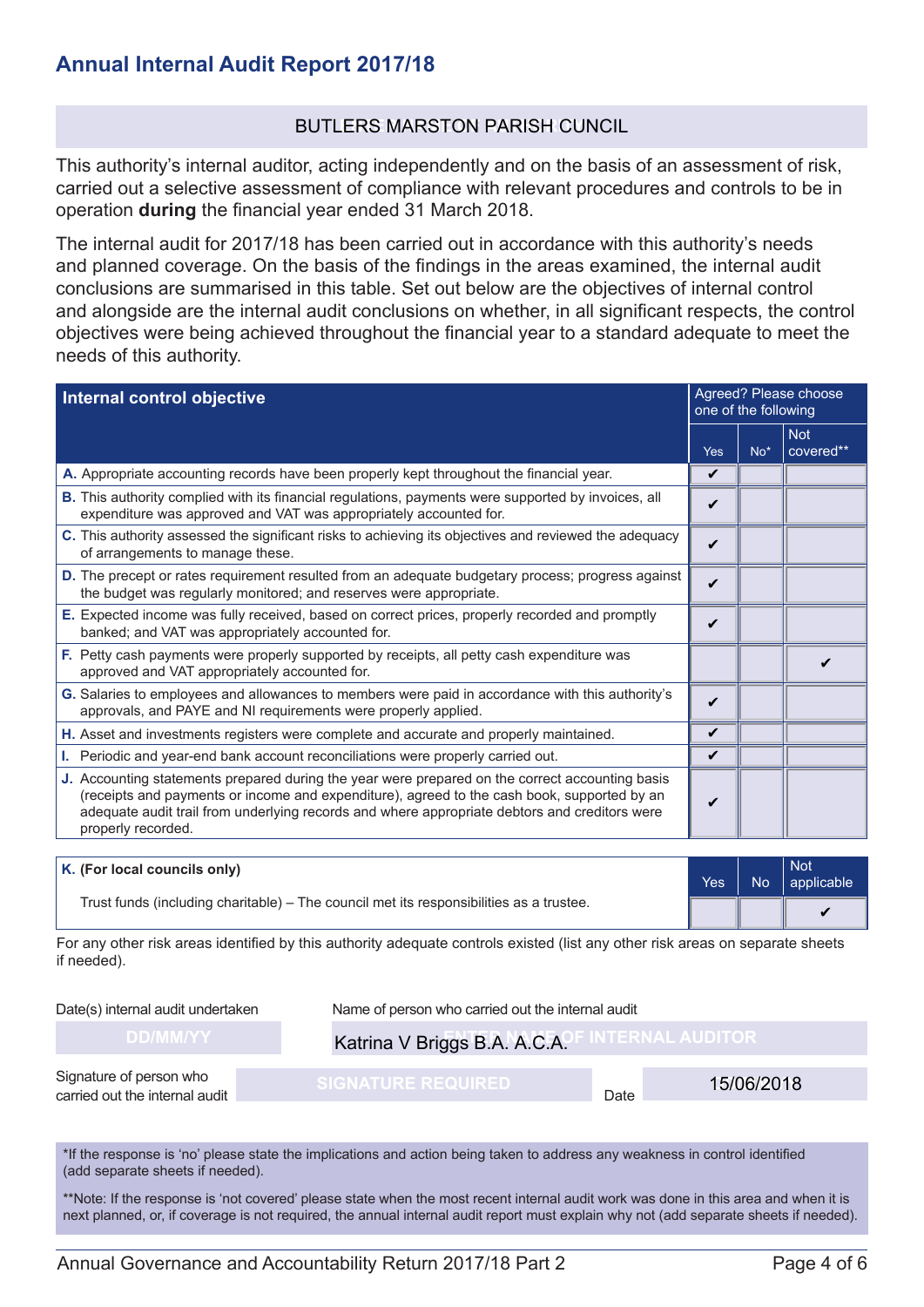## **Section 1 – Annual Governance Statement 2017/18**

We acknowledge as the members of:

#### BUTLERS MARSTON PARISH CUNCIL

our responsibility for ensuring that there is a sound system of internal control, including arrangements for the preparation of the Accounting Statements. We confirm, to the best of our knowledge and belief, with respect to the Accounting Statements for the year ended 31 March 2018, that:

| Agreed                                                                                                                                                                                                                                                                                                         |                    |           |                                                                                                                                                                                               |                                                                                                            |
|----------------------------------------------------------------------------------------------------------------------------------------------------------------------------------------------------------------------------------------------------------------------------------------------------------------|--------------------|-----------|-----------------------------------------------------------------------------------------------------------------------------------------------------------------------------------------------|------------------------------------------------------------------------------------------------------------|
|                                                                                                                                                                                                                                                                                                                | <b>Yes</b>         | No.       |                                                                                                                                                                                               | 'Yes' means that this authority:                                                                           |
| 1. We have put in place arrangements for effective financial<br>management during the year, and for the preparation of<br>the accounting statements.                                                                                                                                                           | V                  |           |                                                                                                                                                                                               | prepared its accounting statements in accordance<br>with the Accounts and Audit Regulations.               |
| 2. We maintained an adequate system of internal control<br>including measures designed to prevent and detect fraud<br>and corruption and reviewed its effectiveness.                                                                                                                                           | $\boldsymbol{\nu}$ |           | its charge.                                                                                                                                                                                   | made proper arrangements and accepted responsibility<br>for safeguarding the public money and resources in |
| 3. We took all reasonable steps to assure ourselves<br>that there are no matters of actual or potential<br>non-compliance with laws, regulations and Proper<br>Practices that could have a significant financial effect<br>on the ability of this authority to conduct its<br>business or manage its finances. | ✔                  |           | has only done what it has the legal power to do and has<br>complied with Proper Practices in doing so.                                                                                        |                                                                                                            |
| 4. We provided proper opportunity during the year for<br>the exercise of electors' rights in accordance with the<br>requirements of the Accounts and Audit Regulations.                                                                                                                                        |                    | ✔         | during the year gave all persons interested the opportunity to<br>inspect and ask questions about this authority's accounts.                                                                  |                                                                                                            |
| 5. We carried out an assessment of the risks facing this<br>authority and took appropriate steps to manage those<br>risks, including the introduction of internal controls and/or<br>external insurance cover where required.                                                                                  |                    |           | considered and documented the financial and other risks it<br>faces and dealt with them properly.                                                                                             |                                                                                                            |
| 6. We maintained throughout the year an adequate and<br>effective system of internal audit of the accounting<br>records and control systems.                                                                                                                                                                   | ✔                  |           | arranged for a competent person, independent of the financial<br>controls and procedures, to give an objective view on whether<br>internal controls meet the needs of this smaller authority. |                                                                                                            |
| 7. We took appropriate action on all matters raised<br>in reports from internal and external audit.                                                                                                                                                                                                            | V                  |           | responded to matters brought to its attention by internal and<br>external audit.                                                                                                              |                                                                                                            |
| 8. We considered whether any litigation, liabilities or<br>commitments, events or transactions, occurring either<br>during or after the year-end, have a financial impact on<br>this authority and, where appropriate, have included them<br>in the accounting statements.                                     | ✔                  |           | disclosed everything it should have about its business activity<br>during the year including events taking place after the year<br>end if relevant.                                           |                                                                                                            |
| 9. (For local councils only) Trust funds including<br>charitable. In our capacity as the sole managing<br>trustee we discharged our accountability<br>responsibilities for the fund(s)/assets, including<br>financial reporting and, if required, independent<br>examination or audit.                         | Yes                | <b>No</b> | N/A<br>V                                                                                                                                                                                      | has met all of its responsibilities where it is a sole<br>managing trustee of a local trust or trusts.     |

This Annual Governance Statement is approved by this authority and recorded as minute reference: **pc mins 1806 finance**<br>28/06/2018 dated **28/06/2018** Signed by the Chairman and Clerk of the meeting where approval is given: Chairman Clerk **SIGNATURE REQUIRED**